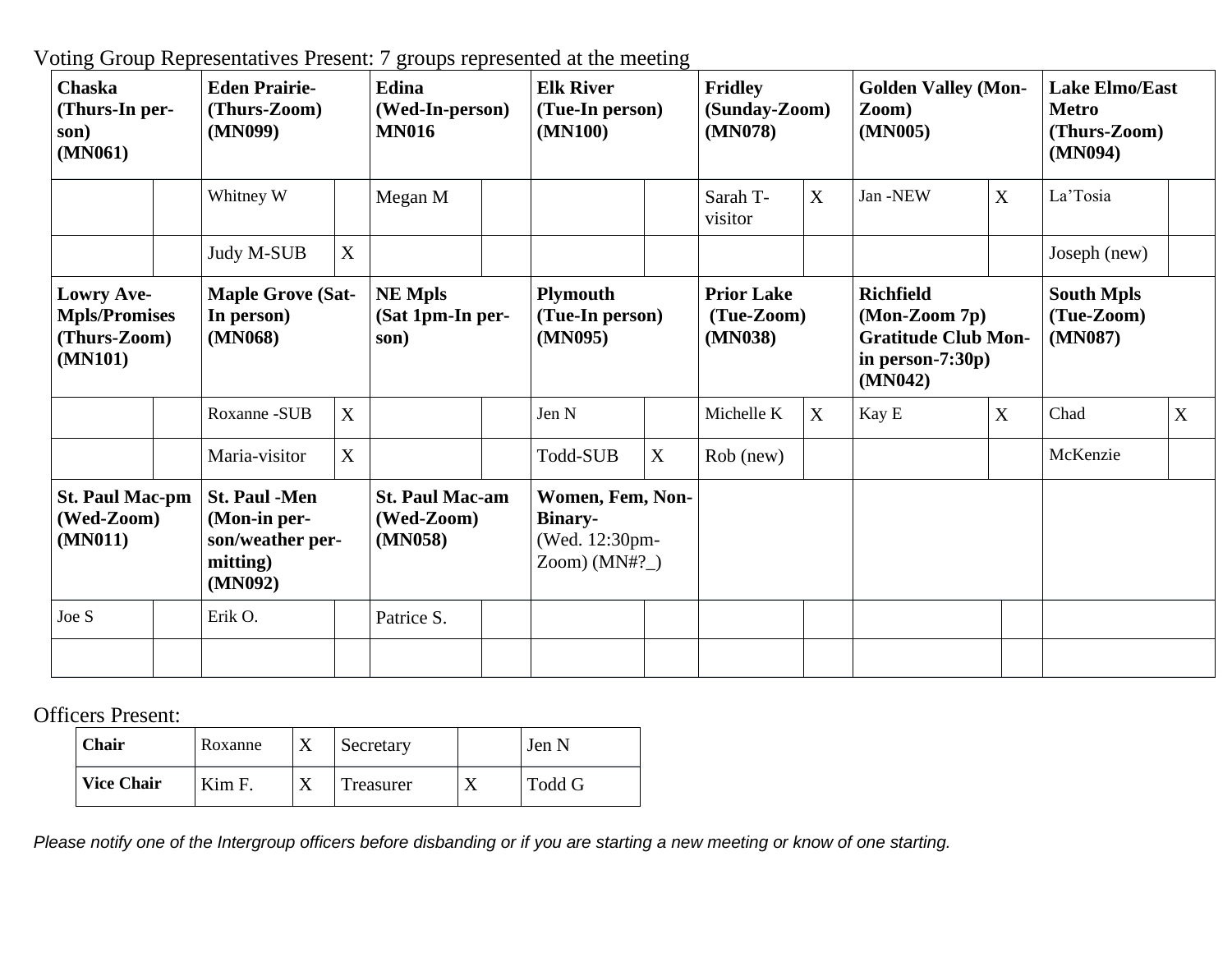If you are electing a new GSR please contact Kim F via email at [kfortney4198@gmail.com](mailto:kfortney4198@gmail.com) or via phone at 651-214-4198—she will add them to band as well as give overview information on GSR position including tutorial of band and where to see intergroup meeting dates; review by-laws; *discuss intergroup procedures; copies of previous meeting minutes etc.*

*Submit any meeting changes: Zoom to in-person – please notify Roxanne to update MinnCoda.org*

## Next Meeting: Sept 11, 2021 THIS IS A CHANGE IN OUR NORMAL SCHEDULE voted in on 7/17/21 due to the WALK *for Recovery on 9/18*

Location- TBA…Plymouth area

Business and Agenda Item Reminders: Due to our limited time for business, agenda items must be submitted to the Secretary at least two weeks prior to the meeting. Issues not on the agenda may be tabled for a later date. Please remember to discuss any upcoming motions at home groups to prepare for voting. Please remember to *distribute meeting minutes from Intergroup to Home groups.*

## MOTIONS:

| <b>Motion</b>                                     | 2nd | For | <b>Opposed</b> | <b>Abstain</b> | <b>Other Notes</b>    |
|---------------------------------------------------|-----|-----|----------------|----------------|-----------------------|
| Change date of next intergroup meeting to Sept 11 |     | all |                |                | <b>Motion carried</b> |

## AGENDA:

| <b>Items/Topic</b>      | <b>Discussion</b>                                                                                                                                                             | <b>Decision Action Needed or Follow/Up</b>                                                                                                                                                                                                                                                                                                                                                                                                                                                                                                                                                                                                                                                                 |
|-------------------------|-------------------------------------------------------------------------------------------------------------------------------------------------------------------------------|------------------------------------------------------------------------------------------------------------------------------------------------------------------------------------------------------------------------------------------------------------------------------------------------------------------------------------------------------------------------------------------------------------------------------------------------------------------------------------------------------------------------------------------------------------------------------------------------------------------------------------------------------------------------------------------------------------|
| Intro                   | <b>Opening Prayer</b><br>Welcome and Introductions                                                                                                                            | New GSR's- make sure to connect with Kim<br>Keep us up to date on any group changes from zoom to in-person                                                                                                                                                                                                                                                                                                                                                                                                                                                                                                                                                                                                 |
| <b>Treasurer Report</b> | Report given by Todd<br><b>HIS ADDRESS IS ON WEBSITE</b><br>IF GROUPS WANT TO MAIL IN<br>A 7 <sup>TH</sup> TRADITION DONATION.<br>Go to MinnCoDA.org and<br>"Contact Us" page | Encourage 7th tradition in group meetings. Part of our recovery. Supporting the program that<br>supports us.<br>Working for some to put link to MinnCoDA.org donation page: https://minncoda.org/con-<br>$tact-us/$<br>or CoDA.org donation link in the chat during the meeting.<br>You can do MinnCoDA link and/or CoDAWorld PayPal link.<br>We have a current balance: \$4813.07<br>Donations since May made by Plymouth Tues \$43 and online donor \$25<br>Picnic expenses currently \$163<br>If your group makes an intergroup donation by PayPal, please notify Todd with the details.<br>Name and address are on the website. This way we know if this donation is from a group or<br>an individual. |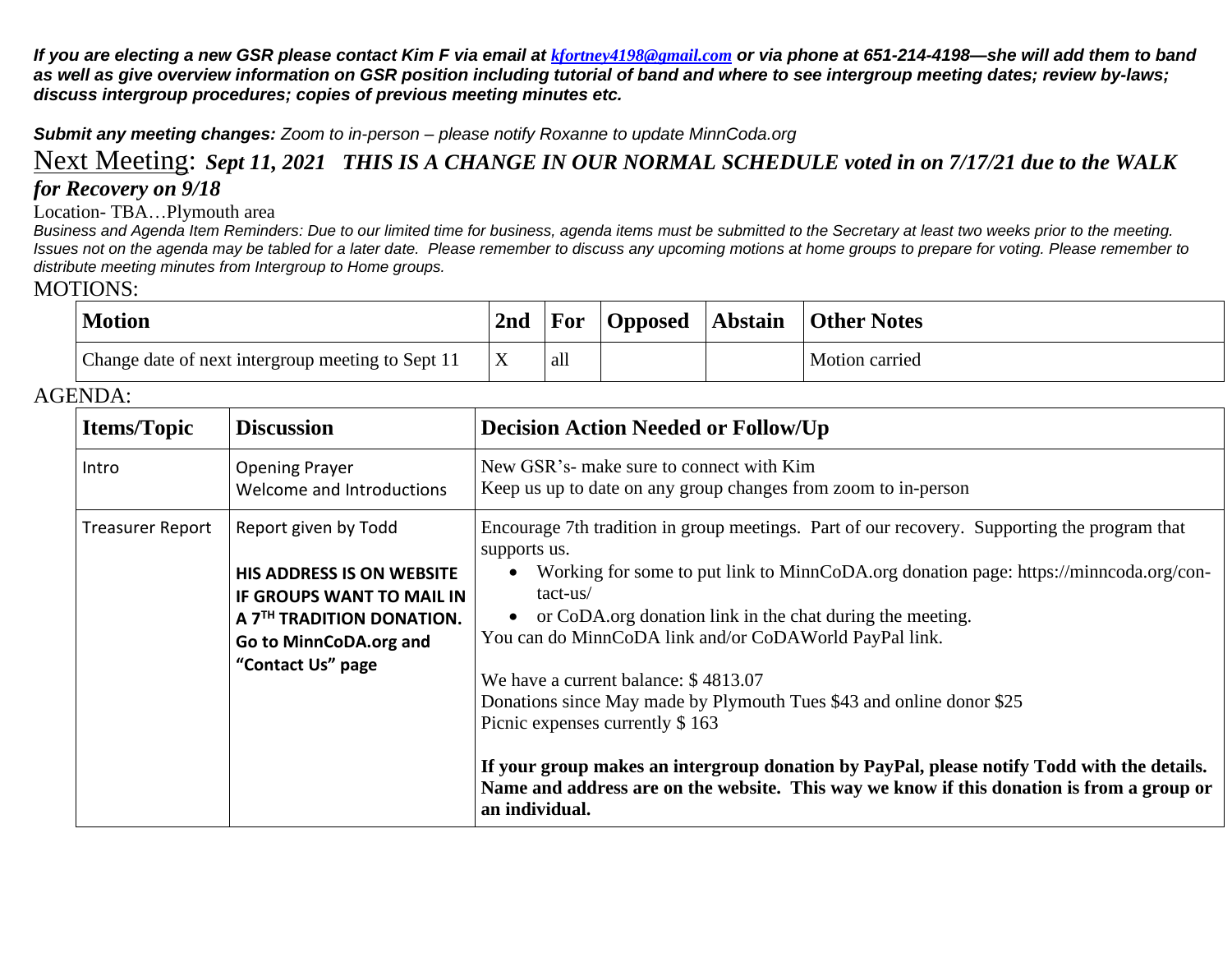| <b>News</b>                                                                                                                                  | Please announce at your<br>home group:                            | Monthly boundaries workshops:<br>1 <sup>st</sup> Sat-LGBTQ+non-binary<br>2 <sup>nd</sup> Sat-Women<br>3rd Sat-Men<br>Find more info and the links to join either meeting at:<br>https://minncoda.org/fellowship-events/workshops-retreats/                                                                                                                                                                                                                                                                                                                                                                                                                                                                                                                                                                                                                             |
|----------------------------------------------------------------------------------------------------------------------------------------------|-------------------------------------------------------------------|------------------------------------------------------------------------------------------------------------------------------------------------------------------------------------------------------------------------------------------------------------------------------------------------------------------------------------------------------------------------------------------------------------------------------------------------------------------------------------------------------------------------------------------------------------------------------------------------------------------------------------------------------------------------------------------------------------------------------------------------------------------------------------------------------------------------------------------------------------------------|
| Year of Service                                                                                                                              | Reminder                                                          | Looking for volunteers to organize more fun fellowship events in the coming year. Those want-<br>ing to get involved can reach Roxanne thru the Band app or via email: MinnCoDA@gmail.com<br>Kim spoke about service and encouraged GSRs to keep finding ways to address both benefits of<br>service and needs for service at their home meetings. Some groups have added service as a regu-<br>lar topic quarterly or monthly and some bring it up in their regular business meetings as well.                                                                                                                                                                                                                                                                                                                                                                        |
| CoDA World<br>Conference- all<br>via Zoom again<br>this year.<br>Convention/work-<br>shop part will be<br>held separately at<br>a later date | Dates:<br>July 27-30th 10:00-4:00ish.<br>This is held all online. | Anyone interested in seeing what CoDA world is doing:<br>Go to website www.CODA.ORG and register as an observer. Gives the ability to watch live-<br>stream as much as you would want.                                                                                                                                                                                                                                                                                                                                                                                                                                                                                                                                                                                                                                                                                 |
| New business                                                                                                                                 | Walk for Recovery is Sept 18 <sup>th</sup>                        | Discussed the upcoming Walk for Recovery held on the state capital grounds 9/18/21. This will<br>be a good opportunity to carry the message and do outreach. It is the largest recovery event in the<br>state and is put on by the Minnesota Recovery Connection (MRC). This is not a CoDA specific<br>event but the MRC supports recovery in all forms.<br>Roxanne will reach out to reserve a table/booth so we can have materials and volunteers during<br>the event. Home groups can organize teams interested in formally "walking" that day or just<br>come to enjoy the event informally. Walkers can register and raise money for the MRC via their<br>website www.minnesotarecovery.org<br>Chad and Jan volunteered to help Roxanne with organizing our booth. GSRs should announce<br>need for helpers to man booth. More info to come via Band and website. |